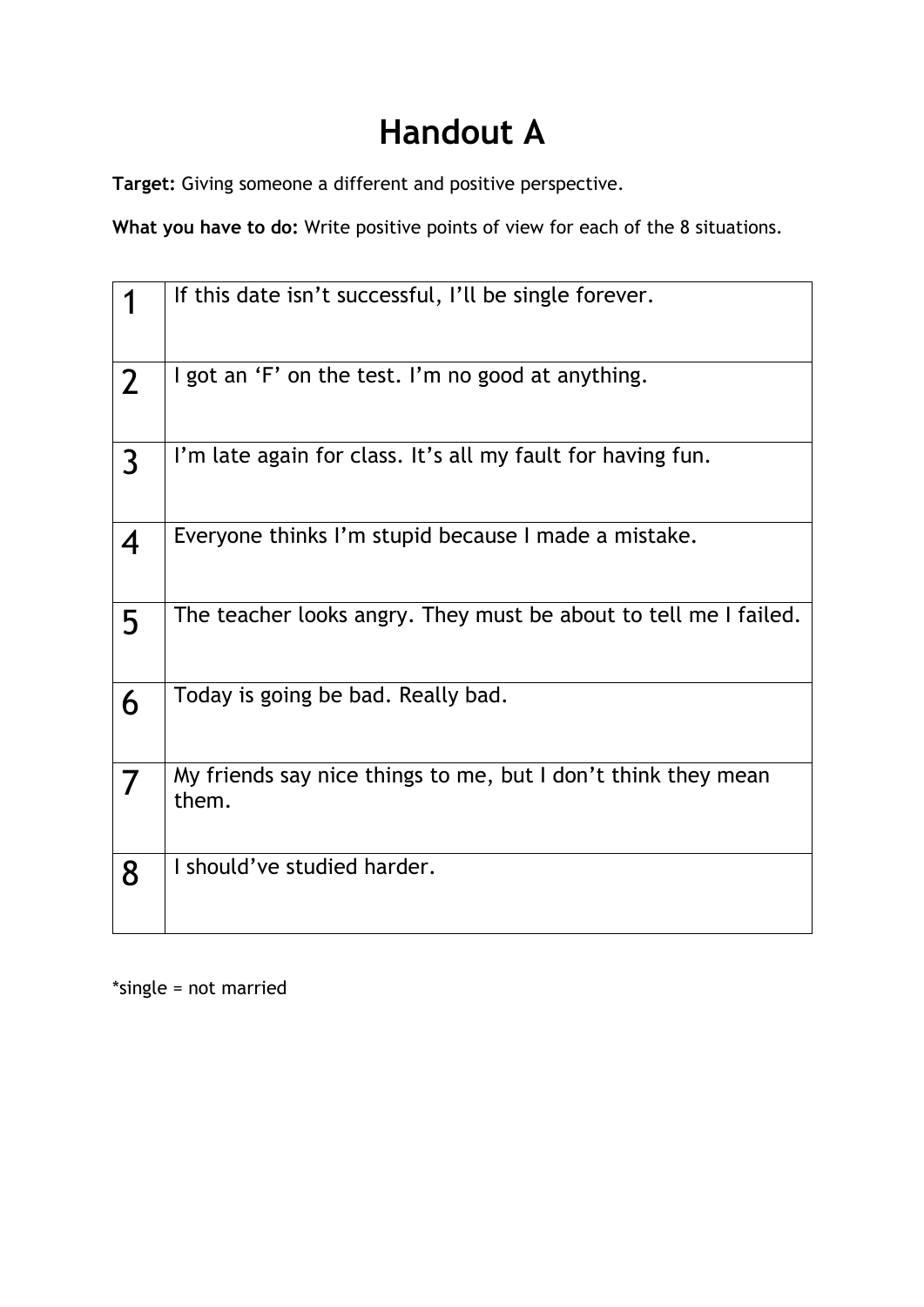## **Handout B**

Phrases you can use to offer different and positive perspectives

"Don't let things get the better of you…"

"Be positive…"

"Be optimistic…"

"Make the best of a bad job…"

"Take the rough with the smooth…"

"Look on the bright side…"

"Keep your chin up…"

"Keep smiling…"

"Go with the flow…"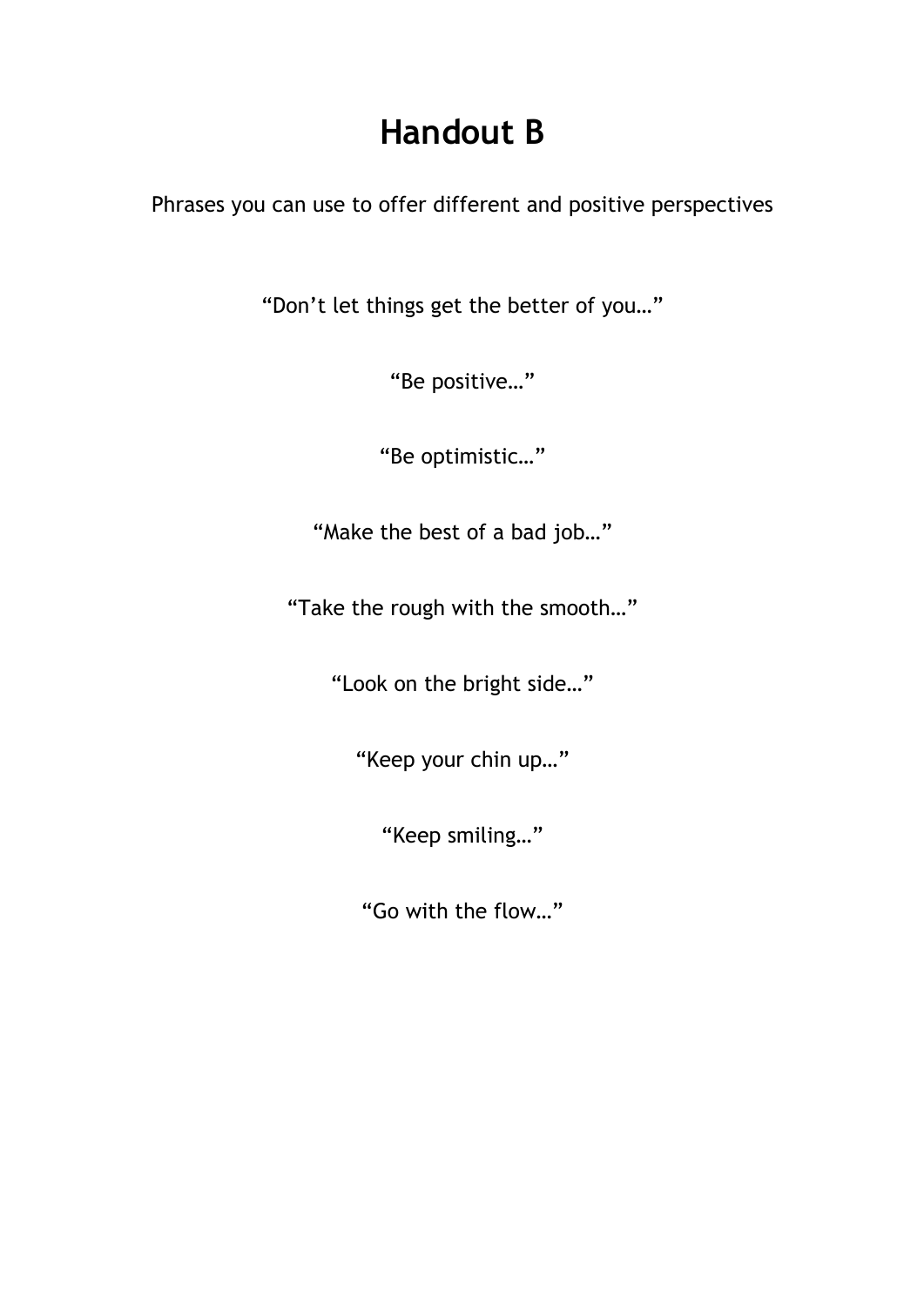SEE ME LINE! ORT SEE ME AFTER CLASS! I'm no good at anything.  $a_{nq}$ This Photo by Unknown Author is licensed under CC BY-SA-NC If this date isn't successful, I'll be single forever!

This Photo by Unknown Author is licensed under CC BY-NC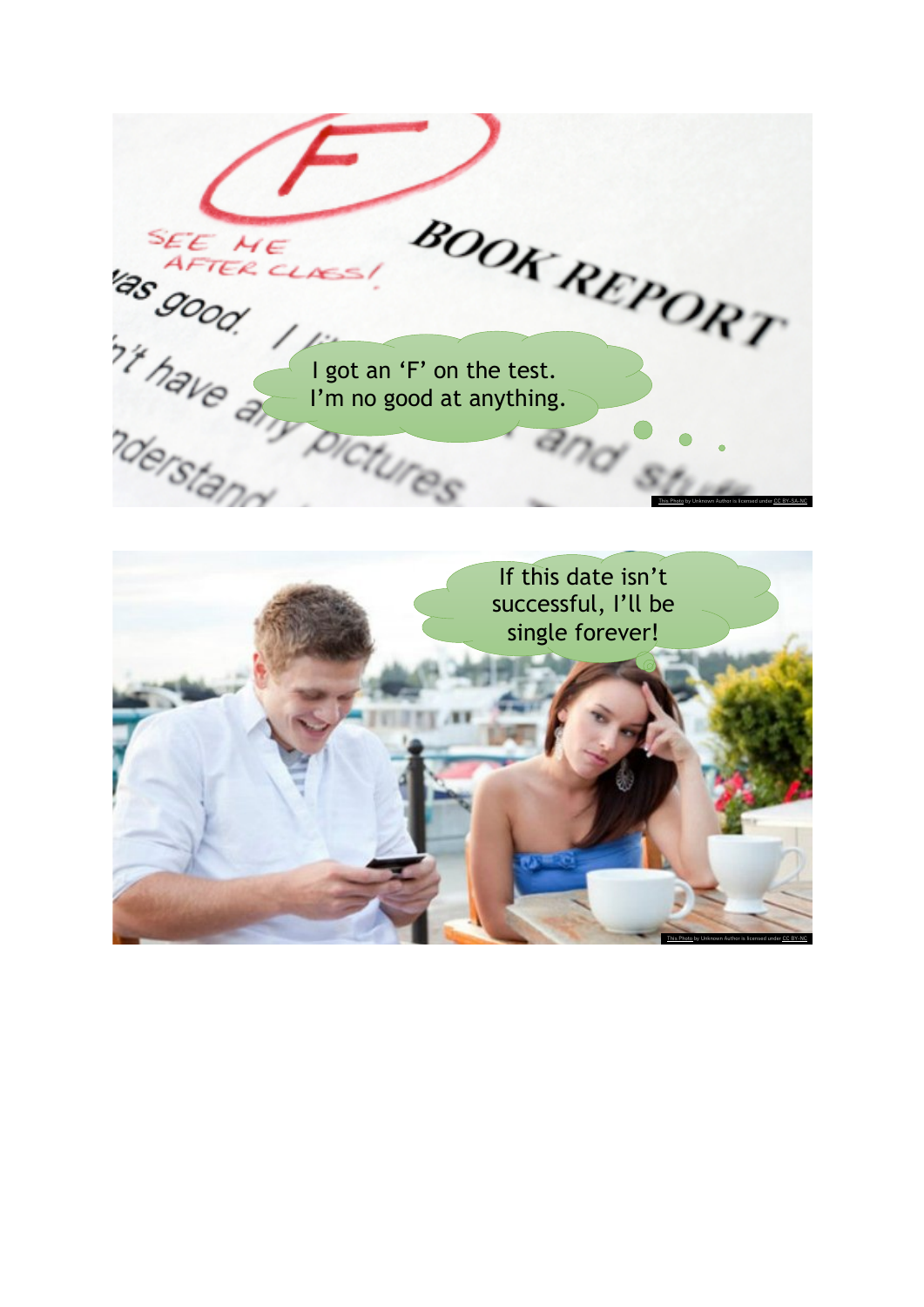

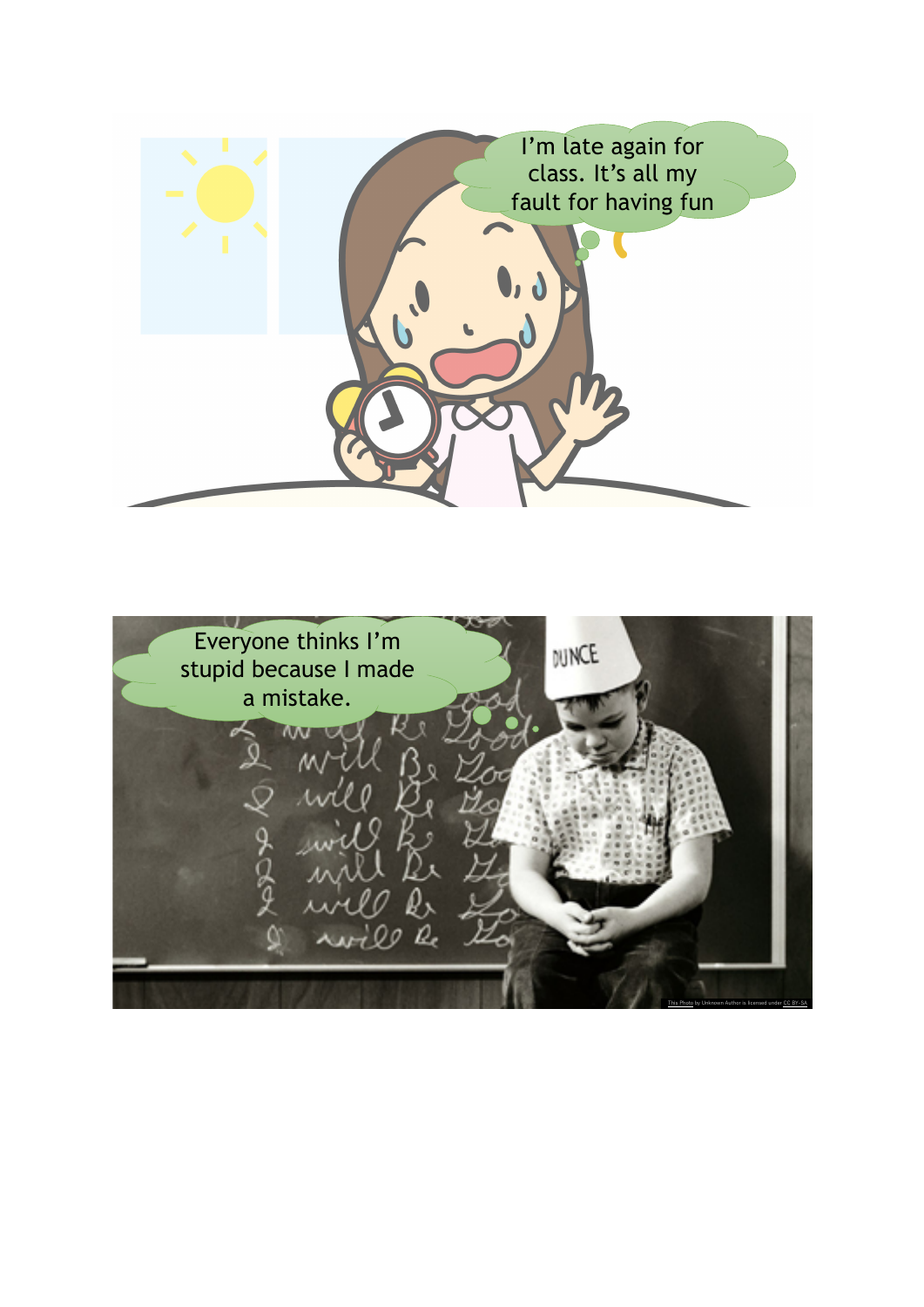